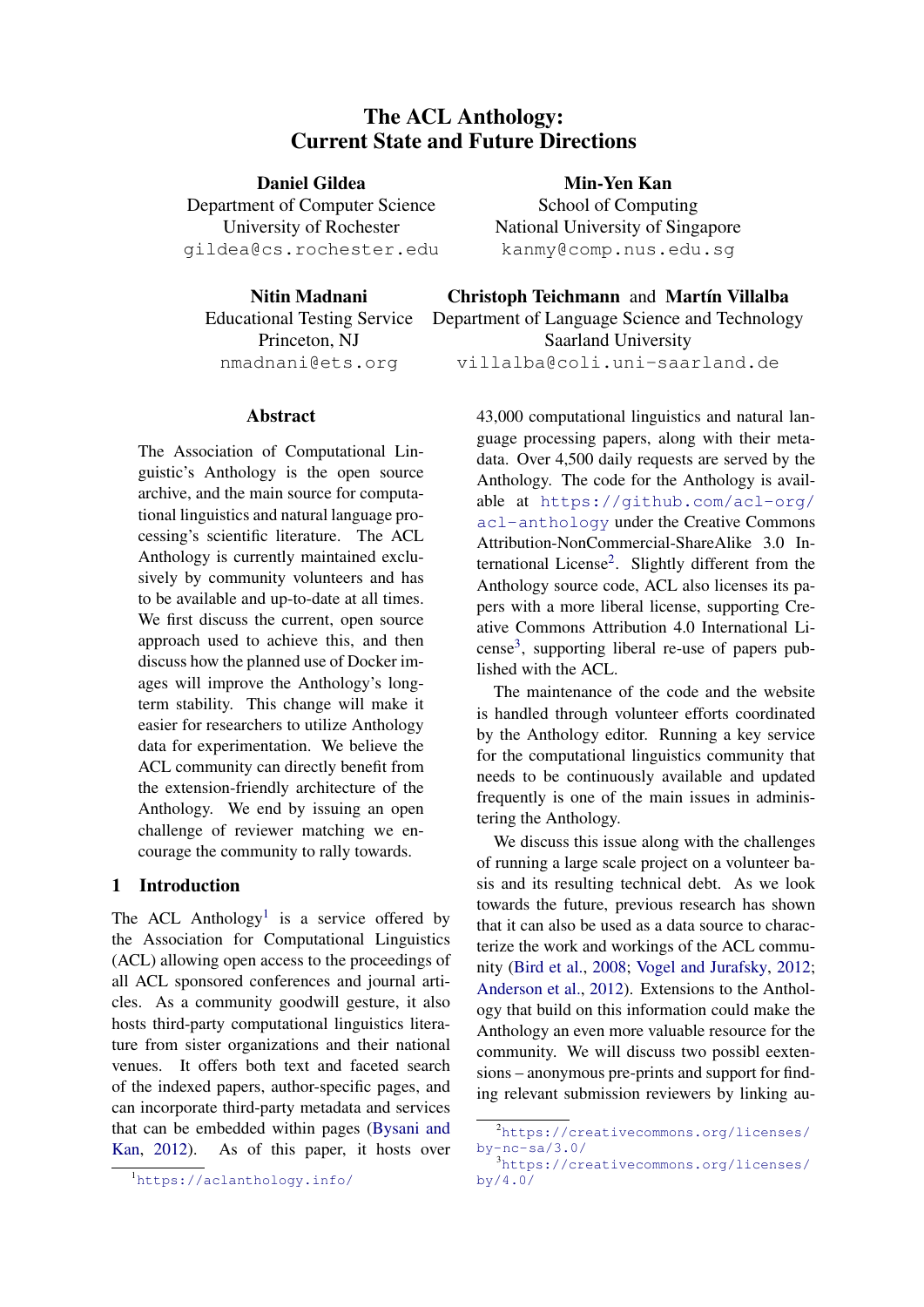thors in the Anthology with their research interests and community connections. Beyond being useful in itself, work on such challenges has the potential to motivate the ACL community to further support the Anthology.

# 2 Current State of the Anthology

The ACL Anthology was proposed as a project to the ACL Executive by Steven Bird at the 2001 ACL conference and first launched in 2002, with a second version developed in 2012, commissioned by the ACL committee. Steven Bird also served as the first editor of the anthology from 2002 to 2007, a post which Min-Yen Kan took over in 2008 and continues to fill as of today. The Anthology provides access to papers in Portable Document Format (PDF) as well as the associated metadata in multiple formats (e.g., BIBT<sub>E</sub>X and Endnote). For recent papers, authors can also opt include data, notes and open-source software, and may provide Digital Object Identifiers (DOIs) for permalinking the citations within their papers.

The technology behind the current version is detailed in Table [1.](#page-1-0) As a community project, daily administration and development is handled by volunteers. However, to tackle larger problems with the Anthology which require a more focused effort, the ACL committee has solicited paid assistance. Hosting and bandwidth for the Anthology has historically been provided by universities free of charge. It was hosted at the National University of Singapore until the spring of 2017, when it was migrated to its current home at Saarland University. In the future, hosting duties are planned to fall under the umbrella of the ACL itself, unifying all services under [https://www.aclweb.](https://www.aclweb.org/portal/) [org/portal/](https://www.aclweb.org/portal/).

|                                              | <b>Framework</b> Ruby on Rails           |
|----------------------------------------------|------------------------------------------|
| <b>Search engine</b> Solr                    |                                          |
|                                              | Database PostgreSQL                      |
| <b>Web server (Prod./Test)</b> Nginx / Jetty |                                          |
|                                              | <b>Operating System</b> Debian GNU-Linux |

<span id="page-1-0"></span>Table 1: Tech stack for the ACL Anthology.

The most important task is the importing, indexing and provisioning of newly accepted papers from recent conference proceedings and journal issues. The original Anthology defined an XML format for simple bibliographic metadata, which has been extended to support the more recent features of associated software, posters, videos and datasets that accompany the scholarly publications. Providing the XML for new materials is an semi-automated process that is largely integrated with the various mechanisms for managing ACL conference submissions and printed proceedings. It is straightforward for ACL events that utilize the licensed START conference management soft-ware<sup>[4](#page-1-1)</sup>, as an established software pipeline builds upon the artefacts used for creation of the final publications themselves. After the accepted papers are finalized, START produces an archive file of camera-ready PDF files and author-provided metadata such as the title, author list, and abstract for each paper. These files are processed by a set of scripts in START maintained by ACL publication chairs in order to assign page numbers to papers, and to produce a PDF proceedings volume for each conference complete with a table of contents, author index, and other front matter. These scripts also produce bibliographic information that are programmatically transformed into the ACL Anthology's XML format. The Anthology is then updated with the author-provided PDFs and the XML metadata. For importing journal articles and venues not using the START submission system, additional manual work is necessary to construct the Anthology XML. Sanity checks and some manual curation is also necessary to deal with issues such as character encodings and accents in names, multipart family names, and so on. This pipeline has reached a point of high efficiency, but may need to be adapted if the ACL ever considers it necessary to integrate with a different service for conference organization.

# 3 Running the Anthology as a Community Project

Since the Anthology is not tied to a specific research project or institution, contributors that work on Anthology-related system administration and development tasks have been recruited in response to calls for volunteers at the main ACL conferences. In contrast, new features have been developed by researchers using the ACL Anthology as a resource in their own work, unconnected with the daily operation of the Anthology. Such research deliverables include, for example, the creation of a corpus of research papers [\(Bird et al.,](#page-5-1) [2008\)](#page-5-1), an author citation network [\(Radev et al.,](#page-5-4) [2013\)](#page-5-4) or a

<span id="page-1-1"></span><sup>4</sup><https://www.softconf.com/>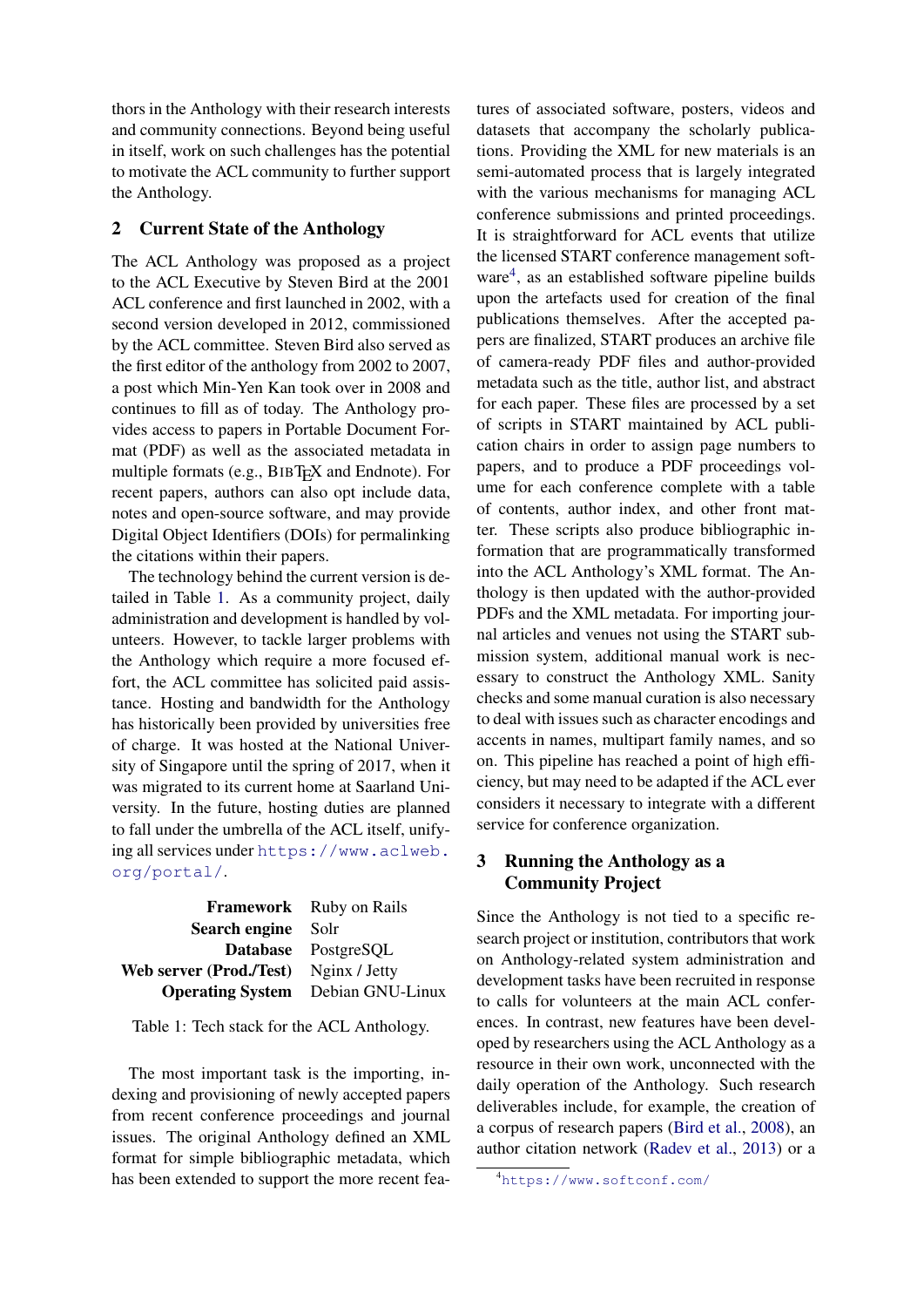faceted search engine (Schäfer et al., [2012;](#page-5-5) [Buite](#page-5-6)[laar et al.,](#page-5-6) [2014\)](#page-5-6). These factors, in combination with the multiple, changing responsibilities and shifting research interests of community members, mean that new volunteers join and leave the Anthology team in unpredictable and sporadic patterns. Preserving knowledge about the Anthology's operational workflow is thus one of the most important challenges for the Anthology.

The Anthology editor has played a key role ensuring the continuity of the entire project. This position has so far always been filled for multiple years, longer than the normal time frame for an ACL officer. The role has been critical in ensuring a smooth transition between volunteers, at the cost of a long term with a heavy workload and a potential single point of failure. In order to tackle both issues, there is currently a concerted effort to improve the documentation of all tasks related to maintaining the Anthology.

As the ACL community and its publishing needs continue to grow, the ACL Executive is considering commercial support for publishing. While this may be suitable for help with daily operations, we strongly advocate the continuation and promotion of a closely-knit volunteer group for development. Passing the responsibilities for the Anthology to a commercial devoid who has no intrinsic interest in the Anthology's scientific contents may end up poorly.

## 4 Future Proofing the Anthology

All code, documentation, bug reports, and feature requests are hosted at [https://github.](https://github.com/acl-org/acl-anthology) [com/acl-org/acl-anthology](https://github.com/acl-org/acl-anthology), along with instructions detailing the steps required to set up an instance of the Anthology and keep it updated with proceedings for new conferences. These instructions have been verified and updated using test builds. We began with the initial documentation provided by experienced contributors to the project and the original developer. New volunteers were then asked to set up and update a new instance of the Anthology on a new server while communicating with more experienced contributors. The documentation was expanded and updated based on the problems and questions encountered during this process. The resulting documentation will likely reduce the learning curve for new volunteers and will make their recruitment easier. It will also make it easier to migrate the Anthology to new servers when the hosting arrangement changes or to create mirrors. The latter is an important future task for the Anthology in order to ensure that alternatives are available if the main Anthology server experiences any downtime.

The current implementation of the Anthology has been extended over the years with minor improvements to functionality and bug fixes. The core code has remained mostly intact from its original version and has proved to be robust and reliable. However, fearing the introduction of bugs and instability [\(Spolsky,](#page-5-7) [2000\)](#page-5-7), the maintainers chose to keep the software working in its current state for as long as the technology would allow it, and focus their resources instead on features that would help the community with their research and publication efforts.

This choice is not without its drawbacks. One key problem is the deprecation of dependencies with time. For example, Ruby 2.0 is no longer available in Debian repositories, and SSL support no longer compiles against it by default. These problems can be seen as indicators that delaying upgrades might not be feasible for much longer. Where possible, deprecated libraries are replaced with newer versions. This is the case for the database, web server, and the Java interpreter, all of which have been replaced with little extra effort. When a new version of a library breaks backwards compatibility, the software is either upgraded or frozen in its current version. Ruby (frozen at 2.0.0-p353 via RVM) and Solr are both examples of the latter, with detailed documented instructions to replicate the software environment.

In addition to the production Anthology site, a second version is kept on low-cost cloud servers for testing purposes. This copy has proven useful for testing step-by-step instructions, since rolling back the server to a clean state requires neither authorization nor downtime. It is also used as a staging area, and to do trial imports of new proceedings and for volunteer training.

Security is another major concern: older dependencies increase exposure to unpatched bugs. The Anthology currently does not collect or store personal data, rendering the consequences of a data breach modest. A compromised server, however, presents not only a risk for the maintainers (service downtime, unauthorized applications) but for the community at large, due to the large number of researchers who could be exposed to malicious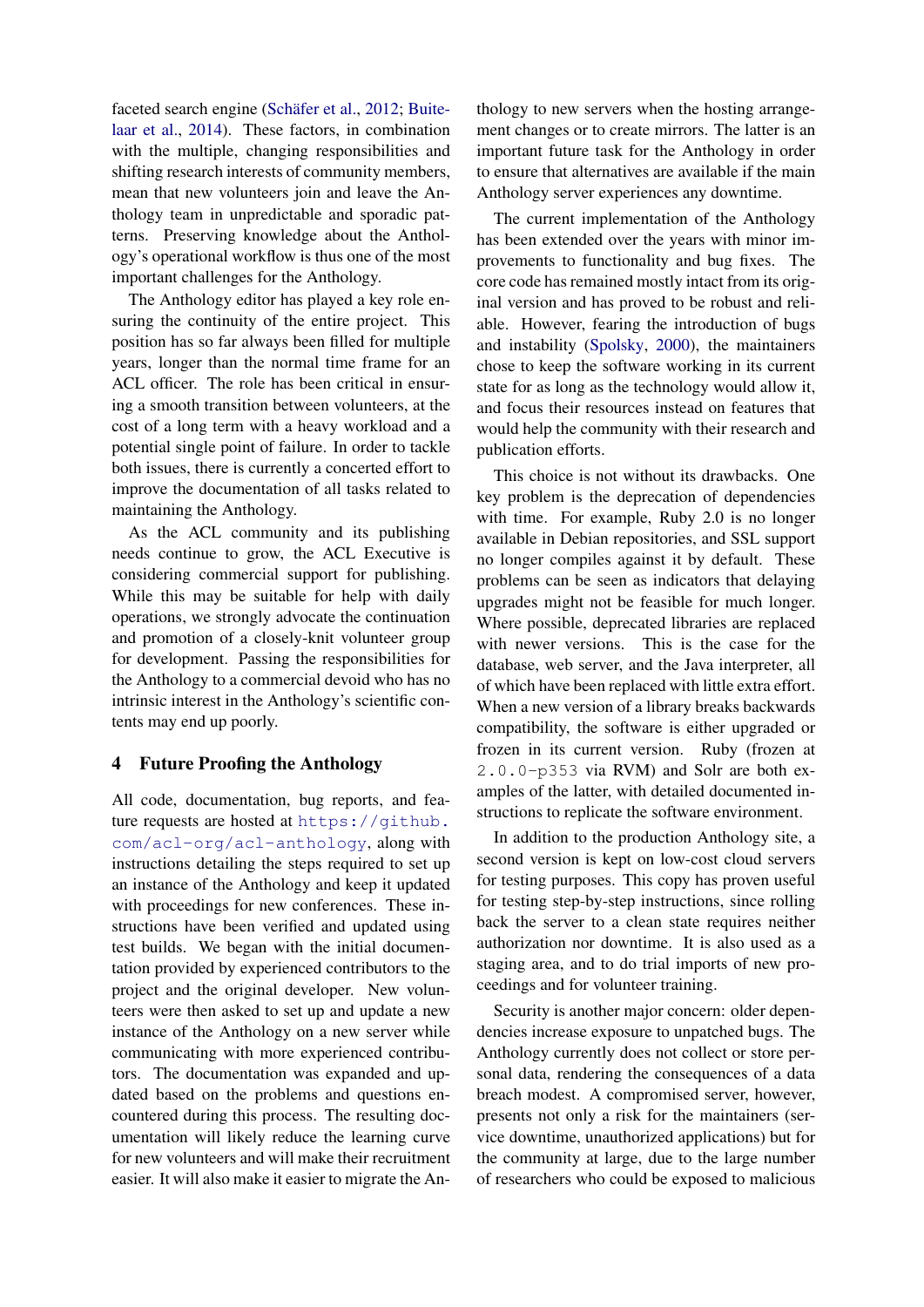scripts. While the former puts the goodwill of the hosting institution at risk, the latter would affect a large portion of the ACL community.

To tackle issues with outdated software, the Anthology volunteer group is working on making the entire Anthology available via a Docker image [\(Matthias and Kane,](#page-5-8) [2015\)](#page-5-8). Docker provides a virtualized environment (also known as a *container*) in which software can be run but where, unlike a virtual machine, the underlying operating system resources can be used directly. Containers are typically stateless, allowing system administrators to add and restart services with minimum friction. Hosting a mirror of the Anthology with Docker containers abstracts away the relatively complex server setup and makes it easier to tackle dependency problems independently from future mirror deployments. As a result, hosting institutions can apply their own internal security policies, and the community can benefit from the added robustness via a larger network of mirrors. Development versions of this image are already available at [https://github.com/](https://github.com/acl-org/anthology-docker) [acl-org/anthology-docker](https://github.com/acl-org/anthology-docker). When an instance of this Docker container is started, it first downloads all the data necessary to run the Anthology, inclusive of the metadata and source publications (PDF files) for all proceedings hosted within the Anthology. The resulting Anthology instance is a peer of the production site, but completely independent. This makes it possible for member institutions and even interested individual members to easily provide a mirror or experiment with the data in the Anthology.

Freezing software versions has proven useful to keep stability under control, improve documentation practices, and implement long-requested features like search engine indexing. This does not preclude a full software upgrade from being part of our development roadmap. With better test coverage and expanded consistency checks in place, we expect the first successful upgrade tests to be within our reach in the near future.

Docker containers and temporary servers also show great promise for researchers. An isolated, easy-to-replicate software environment reduces friction in transferring tools between researchers usually caused by incompatible software, simplifies the replication of experiments, and limits the data loss due to software bugs. A container-like approach specifying complete environments can also help in distributing code and general research within the community (e.g., Co-daLab<sup>[5](#page-3-0)</sup> as used in SemEval competitions). In the future, best practices within the community may encourage researchers to program and experiment within Docker images to aid reproducibility.

The Anthology is currently stable and supports its current, intended use. However, to ensure that the ACL Anthology continues fulfilling its key roles, we call on the members of the ACL to help with both its operational and development goals:

- hosting mirrors of the Anthology and developing policy for mirror management;
- adding and indexing new publications to the Anthology;
- maintaining and updating the code underlying the Anthology;
- extending the capabilities of the Anthology to help tackle new challenges facing the ACL.

### 5 Challenges for the Anthology

Maintaining community buy-in for the Anthology is necessary to ensure its future. This is best assured by extending the Anthology with useful capabilities that align with research efforts. This is crucially enabled by the liberal licensing scheme that the ACL employs for the publications to empower end users. Research on the history and structure of the NLP community based on this data has already been undertaken [\(Anderson et al.,](#page-5-3) [2012;](#page-5-3) [Vogel and Jurafsky,](#page-5-2) [2012\)](#page-5-2).

Anonymous Pre-prints. A current challenge needing attention is the result of the increasing popularity of pre-prints and their role in promoting scientific progress. However, such pre-print systems are not anonymous, interfering with the well-documented gains that author-blinded publications help in combating bias. Through membership polls and subcommitee study, the ACL executive has adopted a recent set of guidelines upholding the value of double-blinded submissions [\(ACL](#page-5-9) [Executive Committee,](#page-5-9) [2017\)](#page-5-9).

One solution would be the use of anonymous pre-prints as an option for authors. Currently two ways of implementing this have been discussed: as a collaboration with an existing pre-print service such as  $arXiv^6$  $arXiv^6$  or through hosting pre-prints

<span id="page-3-1"></span><span id="page-3-0"></span><sup>5</sup><https://worksheets.codalab.org/> <sup>6</sup><https://arxiv.org/>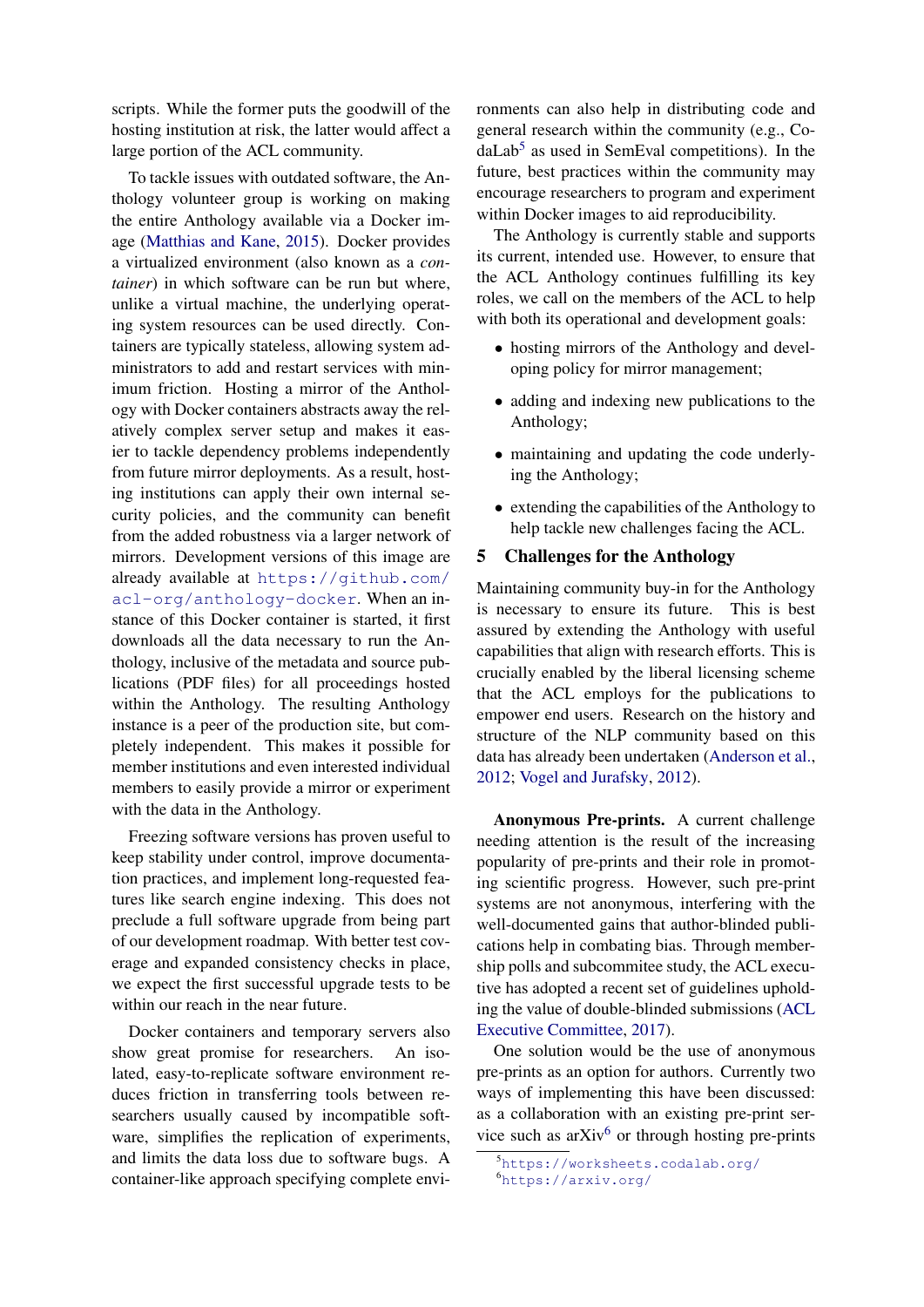directly within the Anthology. While the latter option would be a challenge to the Anthology – requiring increased resources both for monitoring the submissions and for scaling the system architecture to a larger and less controlled inflow of papers – but could result in better community control of the process, and a greater awareness and feeling of co-ownership of the Anthology and its data among ACL members.

Reviewer Matching. One key problem with scientific conference and journal organization is in finding suitable reviewers for the peer review process, which is also a key problem for ACL.[7](#page-4-0) We believe that we can leverage the ACL Anthology data to support conference organizers in the assignment of potential peer reviewers. There has been a substantial growth in the number of submissions to the main ACL conferences in recent years [\(Barzilay,](#page-5-10) [2017\)](#page-5-10), and the ACL has been active in supporting automated approaches to solve the problem [\(Stent and Ji,](#page-5-11) [2018\)](#page-5-11) such as the Toronto Paper Matching System (TPMS) [\(Char](#page-5-12)[lin and Zemel,](#page-5-12) [2013\)](#page-5-12). However, data for judging the fit between a reviewer and submitted papers are available in the Anthology; i.e., a reviewer's interests and expertise as encoded in their previous publications. Mining and representing such information directly from the Anthology, where data about potential reviewers is already available, makes it unnecessary to upload papers to an external platform, mitigating current low response rates. Measuring overlap between reviewer interests and a submitted paper, based on the reviewer's previous publications, is a problem that the NLP community is ideally suited to solve. Furthermore, the information generated by such a tool could serve conference chairs and journal editors when considering how much weight to assign to a review from specific reviewers. The data required for building such a tool would be both the text and metadata from every submitted paper. While some metadata is already accessible within the Anthology, clean textual content of papers would need to be harvested from the source PDF files, which currently has been partially achieved. [\(Bird et al.,](#page-5-1) [2008\)](#page-5-1) suggests that the text can generally be extracted using standard tools, with additional processing only necessary for a small fraction of the

<span id="page-4-0"></span> $7As$  intimated through internal discussions with the ACL executive committee.

data. We are aware that clean textual data from the Anthology archives is current on-going interest being investigated by a number of NLP/CL teams within the community.

If such a solution were to be implemented, it would be in the interest of the entire community to have the Anthology maintainers integrate it directly into the Anthology, with support from the original implementers. This has been a problem in the past, where attempts to extend the capabilities of the Anthology with more detailed search and annotation (Schäfer et al.,  $2011$ ,  $2012$ ) were spun off as independent systems to start with and have still not become part of the Anthology service.

We note that these two challenges are synergistically solved. Solving the first challenge will provide the submissions' source text within the Anthology framework and promote better coupling for the second challenge of reviewer matching.

### 6 Conclusion

The ACL Anthology is a key resource for researchers in the NLP community. We have described the software engineering and maintenance work that goes on behind-the-scenes in order for the Anthology to serve its purpose. This includes ingestion of new papers, maintenance of the Anthology codebase, and the social aspects of recruiting volunteers for this work. The task of training future volunteers and ensuring Anthology uptime is likely to become easier due to improved documentation and simplified server set-up. However, recruitment of new volunteers continues to be an issue.

We invite all community members to download the Anthology images for experimentation, not only for the challenge of automated reviewer assignment, but also for other use cases based on their own research interests. We hope that open challenges and the tasks associated with extending the usefulness of the Anthology will motivate more community members to take interest and become and familiar with its inner workings. We extend an open invitation to anyone interested in the Anthology to get in touch with the members of the team. Our current needs are focused on system administration, software development, database management, and Docker integration, but any kind of experience is welcome.